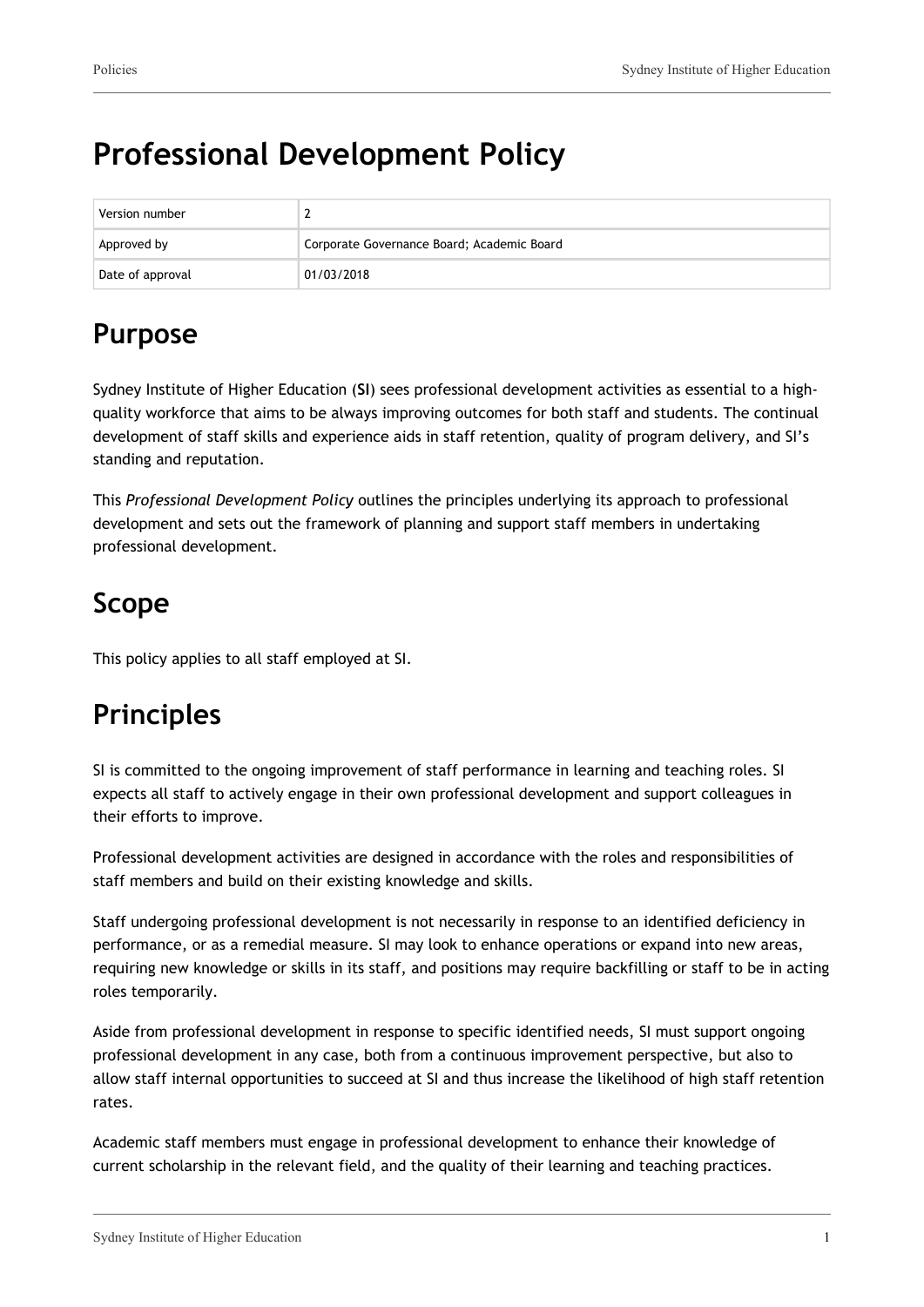SI views its approach to professional development as key to retaining excellent staff and ensuring that SI students receive the highest standard of education.

### **Procedures**

#### *Performance Review*

All staff members at SI are required to attend annual performance reviews, during which they will:

- Review their own performance against goals set in the previous performance review
- Review student feedback results as they relate to the staff member's role at SI
- Receive feedback on their performance from their supervisor
- Provide feedback to their supervisor on relevant operations
- Suggest options for professional development activities in the next year
- Plan goals and professional development activities for the next year.

Regarding the performance review process, refer to the *Academic Staff Supervision and Performance Review Policy.*

#### *Professional Development Activities*

Staff members will undertake professional development activities directly relevant to their roles at SI.

Academic staff members will engage in activities that expand their knowledge of current and emerging concepts in their field, and best practice in learning, teaching and assessment.

Staff may attend monthly professional development activities organised by SI, or they may request support to undertake formal professional development activities that they have identified, detailed in the table below.

The *Corporate Governance Board* has approved an appropriate annual budget to support professional development activities. Staff who wish to access this budget will need to put a proposal in writing and submit it to their supervisor.

Supervisors must make decisions in accordance with the limits of authority defined in the *Delegations Register.*

SI has identified a range of professional activities relevant to SI staff by responsibility type. Professional development can be formal or informal depending on the context and priorities of each staff member, their supervisors, and their functional work area. The examples described below are not exhaustive.

| Staff type | Informal PD                                                                                                                                                       | <b>Formal PD</b>                                                                                                                |  |  |
|------------|-------------------------------------------------------------------------------------------------------------------------------------------------------------------|---------------------------------------------------------------------------------------------------------------------------------|--|--|
| Academic   | Guest lecturing<br>• Annual Planning Day<br>• Academic Skills Workshops<br>• Annual Research Presentation Night<br>Mentors for teaching, scholarship and research | Support for attending academic<br>conferences<br>Support for contributions to major<br>industry meetings<br>Non-award workshops |  |  |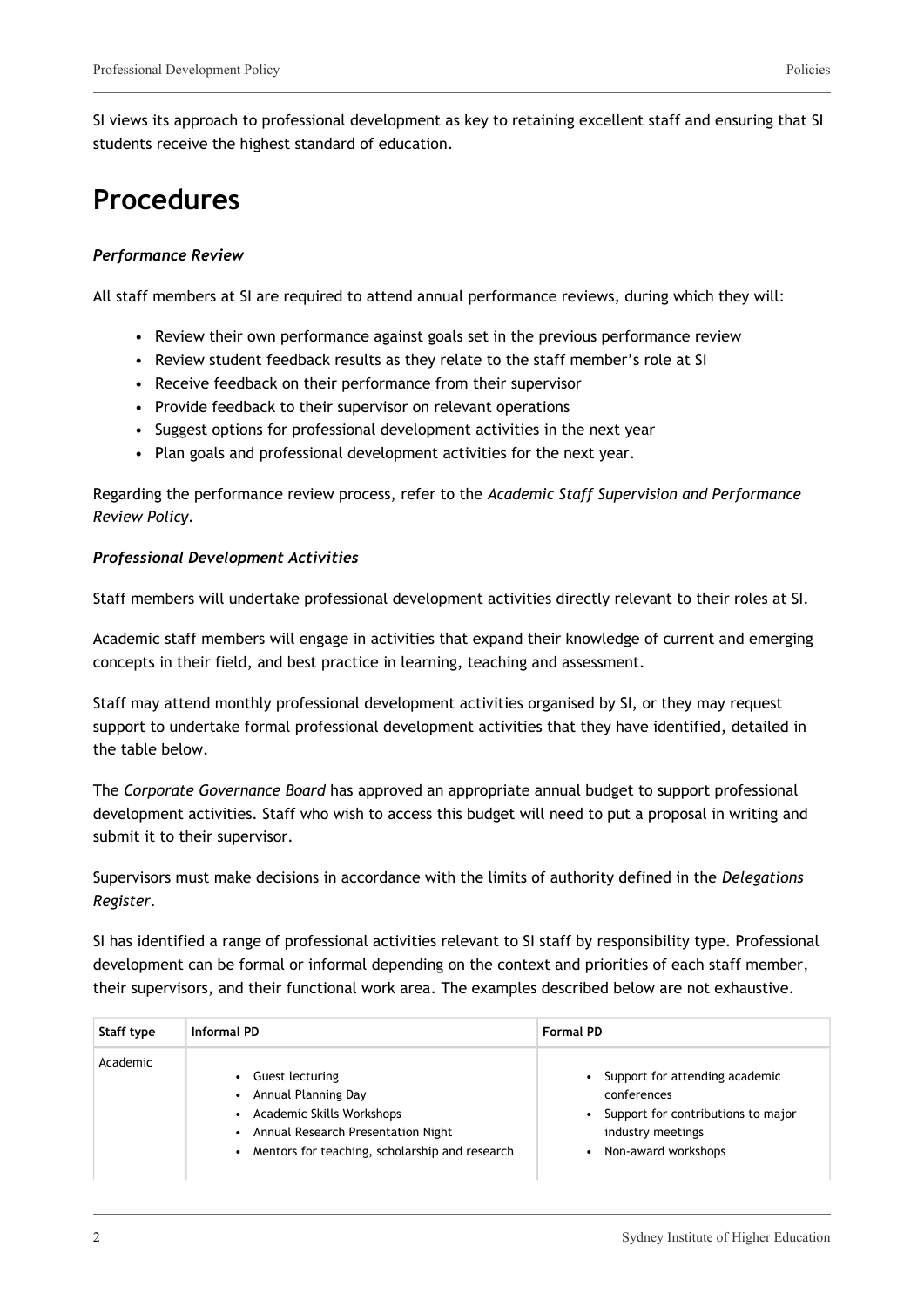|                       | Collaborating on a research project with senior<br>colleagues<br>Internal teaching innovation planning days<br>٠<br>Joining grant funding applications<br>Academic leadership, including mentoring, and<br>sitting on academic committees and working<br>groups | For-award courses<br>Secondments<br>Study leave<br>٠<br>In-kind contribution for developing<br>$\bullet$<br>grant applications                                                                                  |
|-----------------------|-----------------------------------------------------------------------------------------------------------------------------------------------------------------------------------------------------------------------------------------------------------------|-----------------------------------------------------------------------------------------------------------------------------------------------------------------------------------------------------------------|
| Administrative        | Mentorship<br>٠<br>Temporary/acting roles<br>Contributing to committees and working groups<br>Invited response to policy changes                                                                                                                                | For-award courses<br>Non-award workshops<br>Secondments<br>Study leave<br>Conference attendance support                                                                                                         |
| Support/<br>Technical | Mentorship<br>Temporary/acting roles<br>Contributing to committees and working groups<br>Invited input into technical cases for service/<br>facility improvements                                                                                               | For-award courses<br>Non-award workshops<br>Secondments<br>Study leave<br>Appointment to strategic projects (eg:<br>LMS, library resources, academic<br>support)                                                |
| Managerial            | Developing new business cases for additional<br>services<br>Leading committees/working groups<br>Temporary/acting roles<br>Leading policy review processes<br>Organising internal staff planning days and<br>forums                                             | Leadership training<br>Support for external partnerships/<br>engagement<br>Responsibility for leading special/<br>٠<br>strategic projects<br>Support for attending academic<br>conferences<br>For-award courses |

## **Policy Implementation and Monitoring**

The *Corporate Governance Board* delegates responsibility for the day-to-day implementation of this policy to staff in supervisory positions, particularly senior managers.

# **Definitions**

**Academic Board:** the governing body responsible for academic matters, including teaching and learning, program approval, workforce planning, academic staff appointments, research and professional development, academic policies and procedures, overseeing student grievances and appeals processes. The *Academic Board* reports to the *Corporate Governance Board*.

**Academic staff**: staff employed at SI in teaching and learning or research capacity.

**Corporate Governance Board**: the governing body responsible for oversight of all higher education operations, including the ongoing viability of the institution and the quality of its higher education